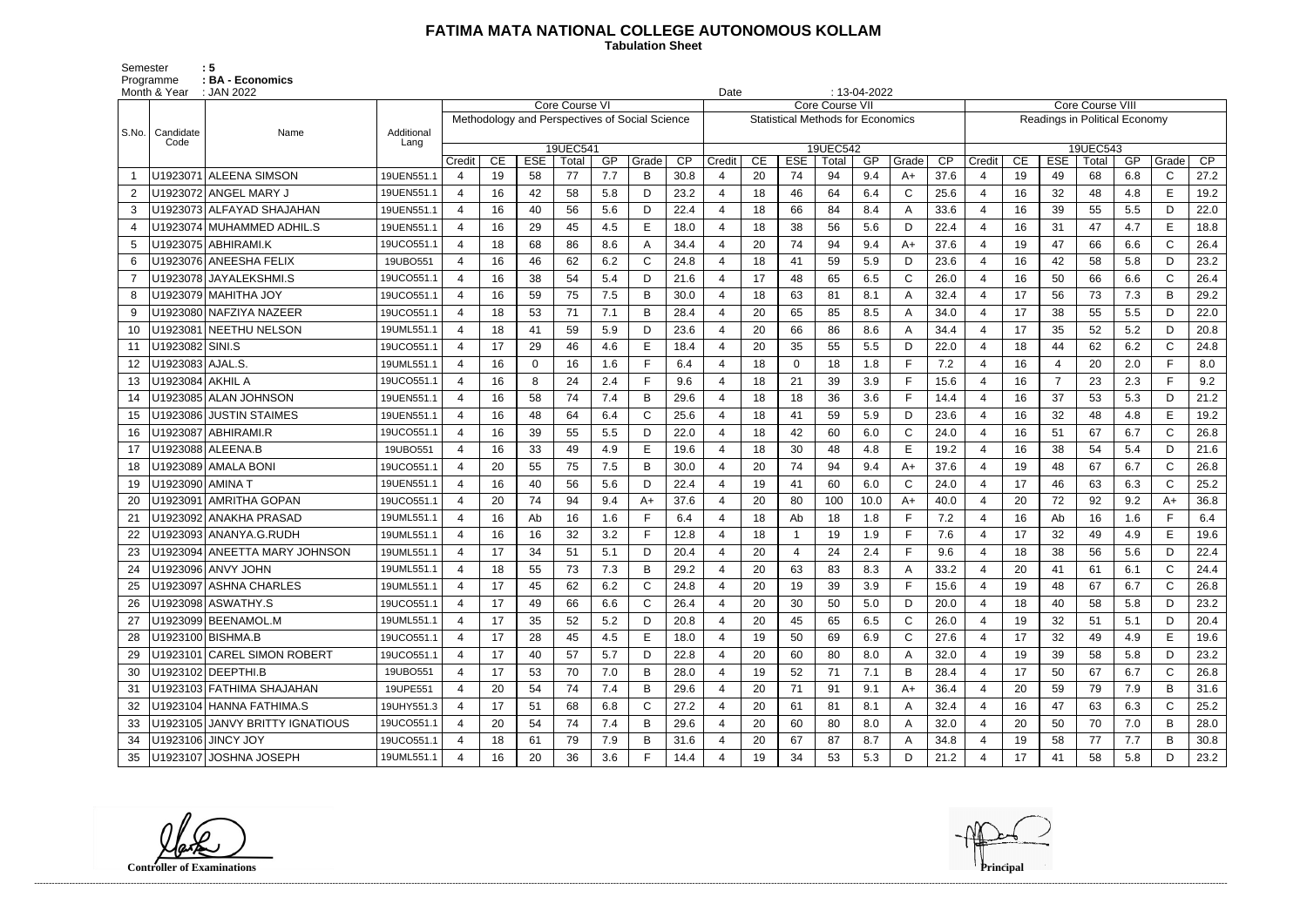|       |                   |                           |                    | Core Course VI<br>Methodology and Perspectives of Social Science |          |                  |             |           |                       | Core Course VII |                          |          |                  |                                          |           |              | Core Course VIII |                          |          |                  |                               |           |                       |            |
|-------|-------------------|---------------------------|--------------------|------------------------------------------------------------------|----------|------------------|-------------|-----------|-----------------------|-----------------|--------------------------|----------|------------------|------------------------------------------|-----------|--------------|------------------|--------------------------|----------|------------------|-------------------------------|-----------|-----------------------|------------|
|       |                   |                           |                    |                                                                  |          |                  |             |           |                       |                 |                          |          |                  | <b>Statistical Methods for Economics</b> |           |              |                  |                          |          |                  | Readings in Political Economy |           |                       |            |
| S.No. | Candidate<br>Code | Name                      | Additional<br>Lang |                                                                  |          |                  |             |           |                       |                 |                          |          |                  |                                          |           |              |                  |                          |          |                  |                               |           |                       |            |
|       |                   |                           |                    |                                                                  |          |                  | 19UEC541    |           |                       |                 |                          |          |                  | 19UEC542                                 |           |              |                  |                          |          |                  | 19UEC543                      |           |                       |            |
| 36    |                   | U1923108 KEERTHANA K      | 19UCO551.1         | Credit<br>$\overline{4}$                                         | CE<br>19 | <b>ESE</b><br>48 | Total<br>67 | GP<br>6.7 | Grade<br>$\mathsf{C}$ | CP<br>26.8      | Credit<br>4              | CE<br>20 | <b>ESE</b><br>63 | Total<br>83                              | GP<br>8.3 | Grade<br>A   | CP<br>33.2       | Credit<br>$\overline{4}$ | CE<br>20 | <b>ESE</b><br>47 | Total<br>67                   | GP<br>6.7 | Grade<br>$\mathsf{C}$ | CP<br>26.8 |
| 37    |                   | U1923109 MEGHA J          | 19UML551.1         | $\overline{4}$                                                   | 16       | 10               | 26          | 2.6       | F                     | 10.4            | $\overline{4}$           | 19       | 2                | 21                                       | 2.1       | F            | 8.4              | $\overline{4}$           | 16       | $\overline{1}$   | 17                            | 1.7       | F.                    | 6.8        |
| 38    |                   | U1923110 MERLIN VITUS     | 19UPE551           | 4                                                                | 18       | 54               | 72          | 7.2       | B                     | 28.8            | $\boldsymbol{\Delta}$    | 20       | 56               | 76                                       | 7.6       | B            | 30.4             | $\overline{4}$           | 18       | 52               | 70                            | 7.0       | B                     | 28.0       |
| 39    |                   | U1923111 NAJIYA S         | 19UPE551           | 4                                                                | 19       | 68               | 87          | 8.7       | A                     | 34.8            | $\overline{4}$           | 20       | 71               | 91                                       | 9.1       | $A+$         | 36.4             | $\overline{4}$           | 20       | 52               | 72                            | 7.2       | B                     | 28.8       |
| 40    |                   | U1923112 NAVYA S          | 19UBO551           | 4                                                                | 17       | 53               | 70          | 7.0       | B                     | 28.0            |                          | 19       | 69               | 88                                       | 8.8       | A            | 35.2             | $\overline{4}$           | 18       | 44               | 62                            | 6.2       | $\mathsf{C}$          | 24.8       |
| 41    | U1923113 PINKY.J  |                           | 19UML551.1         | 4                                                                | 17       | 34               | 51          | 5.1       | D                     | 20.4            | 4                        | 19       | 66               | 85                                       | 8.5       | A            | 34.0             | $\overline{4}$           | 19       | 40               | 59                            | 5.9       | D                     | 23.6       |
| 42    |                   | U1923114 RENJANA RENJAN   | 19UCO551.1         | 4                                                                | 18       | 59               | 77          | 7.7       | B                     | 30.8            | 4                        | 20       | 76               | 96                                       | 9.6       | $A+$         | 38.4             | $\overline{4}$           | 17       | 45               | 62                            | 6.2       | $\mathsf C$           | 24.8       |
| 43    |                   | U1923115 RESHMI.G         | 19UCO551.1         | 4                                                                | 17       | 56               | 73          | 7.3       | B                     | 29.2            | $\boldsymbol{\Delta}$    | 19       | 55               | 74                                       | 7.4       | B            | 29.6             | $\overline{4}$           | 17       | 52               | 69                            | 6.9       | $\mathsf{C}$          | 27.6       |
| 44    |                   | U1923116   SALEENA.F      | 19UML551.1         | 4                                                                | 16       | 59               | 75          | 7.5       | B                     | 30.0            | 4                        | 19       | 62               | 81                                       | 8.1       | A            | 32.4             | $\overline{4}$           | 18       | 35               | 53                            | 5.3       | D                     | 21.2       |
| 45    |                   | U1923117 SANDRA JOSE      | 19UCO551.1         | 4                                                                | 16       | 32               | 48          | 4.8       | E                     | 19.2            | 4                        | 19       | 44               | 63                                       | 6.3       | $\mathsf{C}$ | 25.2             | 4                        | 17       | 34               | 51                            | 5.1       | D                     | 20.4       |
| 46    |                   | U1923118 SHEENA NEPOLEAN  | 19UEN551.1         | $\overline{4}$                                                   | 16       | 55               | 71          | 7.1       | B                     | 28.4            | 4                        | 19       | 62               | 81                                       | 8.1       | A            | 32.4             | $\overline{4}$           | 17       | 40               | 57                            | 5.7       | D                     | 22.8       |
| 47    |                   | U1923119 SHEMA J          | 19UCO551.1         | $\overline{4}$                                                   | 19       | 67               | 86          | 8.6       | A                     | 34.4            | $\boldsymbol{\Delta}$    | 20       | 52               | 72                                       | 7.2       | B            | 28.8             | $\overline{4}$           | 19       | 33               | 52                            | 5.2       | D                     | 20.8       |
| 48    |                   | U1923120 SONIA CHACKO     | 19UPE551           | $\overline{4}$                                                   | 19       | 67               | 86          | 8.6       | A                     | 34.4            | Δ                        | 20       | 74               | 94                                       | 9.4       | $A+$         | 37.6             | $\overline{4}$           | 18       | 52               | 70                            | 7.0       | B                     | 28.0       |
| 49    | U1923121 SRUTHI   |                           | 19UCO551.1         | $\overline{4}$                                                   | 19       | 65               | 84          | 8.4       | А                     | 33.6            | $\overline{\mathcal{A}}$ | 20       | 64               | 84                                       | 8.4       | A            | 33.6             | $\overline{4}$           | 19       | 47               | 66                            | 6.6       | $\mathsf{C}$          | 26.4       |
| 50    |                   | U1923123   VIMALA.V       | 19UCO551.1         | $\overline{4}$                                                   | 19       | 50               | 69          | 6.9       | $\mathsf{C}$          | 27.6            | $\boldsymbol{\varDelta}$ | 20       | 61               | 81                                       | 8.1       | A            | 32.4             | $\overline{4}$           | 19       | 35               | 54                            | 5.4       | D                     | 21.6       |
| 51    |                   | U1923124 AADARSH R PILLAI | 19UEN551.1         | 4                                                                | 16       | 28               | 44          | 4.4       | E                     | 17.6            | 4                        | 18       | 51               | 69                                       | 6.9       | $\mathsf{C}$ | 27.6             | $\overline{4}$           | 16       | 31               | 47                            | 4.7       | E                     | 18.8       |
| 52    |                   | U1923126 AKHIL RAMESH     | 19UEN551.1         | 4                                                                | 16       | 39               | 55          | 5.5       | D                     | 22.0            | $\boldsymbol{\varDelta}$ | 18       | 45               | 63                                       | 6.3       | $\mathsf C$  | 25.2             | $\overline{4}$           | 17       | 13               | 30                            | 3.0       | F.                    | 12.0       |
| 53    |                   | U1923127 ANAND B          | 19UBO551           | 4                                                                | 16       | 44               | 60          | 6.0       | $\mathsf{C}$          | 24.0            | 4                        | 17       | 64               | 81                                       | 8.1       | A            | 32.4             | $\overline{4}$           | 16       | 36               | 52                            | 5.2       | D                     | 20.8       |
| 54    |                   | U1923128 ANUSH ALEX       | 19UMM551.3         | $\overline{4}$                                                   | 18       | 62               | 80          | 8.0       | Α                     | 32.0            | $\boldsymbol{\Delta}$    | 20       | 71               | 91                                       | 9.1       | $A+$         | 36.4             | 4                        | 19       | 60               | 79                            | 7.9       | B                     | 31.6       |
| 55    | U1923129 BIJITH.B |                           | 19UML551.1         | $\overline{4}$                                                   | 16       | Ab               | 16          | 1.6       | E                     | 6.4             | $\overline{4}$           | 17       | Ab               | 17                                       | 1.7       | $\mathsf{F}$ | 6.8              | $\overline{4}$           | 16       | $\overline{7}$   | 23                            | 2.3       | F.                    | 9.2        |
| 56    |                   | U1923130 JAGAN L PANICKAR | 19UML551.1         | 4                                                                | 16       | $\overline{4}$   | 20          | 2.0       | F                     | 8.0             | 4                        | 17       | $\mathbf 0$      | 17                                       | 1.7       | $\mathsf{F}$ | 6.8              | $\overline{4}$           | 16       | $\overline{4}$   | 20                            | 2.0       | F                     | 8.0        |
| 57    | U1923131 KEVIN Y  |                           | 19UMM551.3         | $\overline{4}$                                                   | 16       | 40               | 56          | 5.6       | D                     | 22.4            | 4                        | 17       | 52               | 69                                       | 6.9       | $\mathsf C$  | 27.6             | $\overline{4}$           | 16       | 40               | 56                            | 5.6       | D                     | 22.4       |
| 58    |                   | U1923134   MIDHUN LAL     | 19UML551.1         | 4                                                                | 16       | 37               | 53          | 5.3       | D                     | 21.2            |                          | 17       | 32               | 49                                       | 4.9       | E            | 19.6             | $\overline{4}$           | 16       | 32               | 48                            | 4.8       | E                     | 19.2       |
| 59    |                   | U1923135 PRASANTH O S     | 19UML551.1         | 4                                                                | 16       | 12               | 28          | 2.8       |                       | 11.2            | $\boldsymbol{\Delta}$    | 17       | $\overline{0}$   | 17                                       | 1.7       | F            | 6.8              | $\overline{4}$           | 16       | 28               | 44                            | 4.4       | E                     | 17.6       |
| 60    |                   | U1923136 ROSHAN B         | 19UEN551.1         | 4                                                                | 16       | 57               | 73          | 7.3       | B                     | 29.2            | 4                        | 18       | 68               | 86                                       | 8.6       | A            | 34.4             | $\overline{4}$           | 17       | 54               | 71                            | 7.1       | B                     | 28.4       |
| 61    |                   | U1923137 ROSHIN R         | 19UPE551           | 4                                                                | 16       | 12               | 28          | 2.8       |                       | 11.2            | $\boldsymbol{\Delta}$    | 18       | 12               | 30                                       | 3.0       | F            | 12.0             | $\overline{4}$           | 16       | 10               | 26                            | 2.6       | F.                    | 10.4       |
| 62    |                   | SABARINATH J              | 19UEN551.1         | 4                                                                | 16       | 28               | 44          | 4.4       | E                     | 17.6            |                          | 17       | 16               | 33                                       | 3.3       | $\mathsf F$  | 13.2             | 4                        | 16       | 32               | 48                            | 4.8       | E                     | 19.2       |
| 63    | U1923139 SHIJO.S  |                           | 19UBO551           | 4                                                                | 16       | 38               | 54          | 5.4       | D                     | 21.6            |                          | 17       | 30               | 47                                       | 4.7       | E            | 18.8             | $\boldsymbol{4}$         | 16       | 41               | 57                            | 5.7       | D                     | 22.8       |
| 64    |                   | U1923141 SUJITHLAL M      | 19UML551.1         | 4                                                                | 16       | 19               | 35          | 3.5       |                       | 14.0            |                          | 17       | 14               | 31                                       | 3.1       | F            | 12.4             | $\overline{4}$           | 16       | 20               | 36                            | 3.6       | F.                    | 14.4       |

**Controller of Examinations**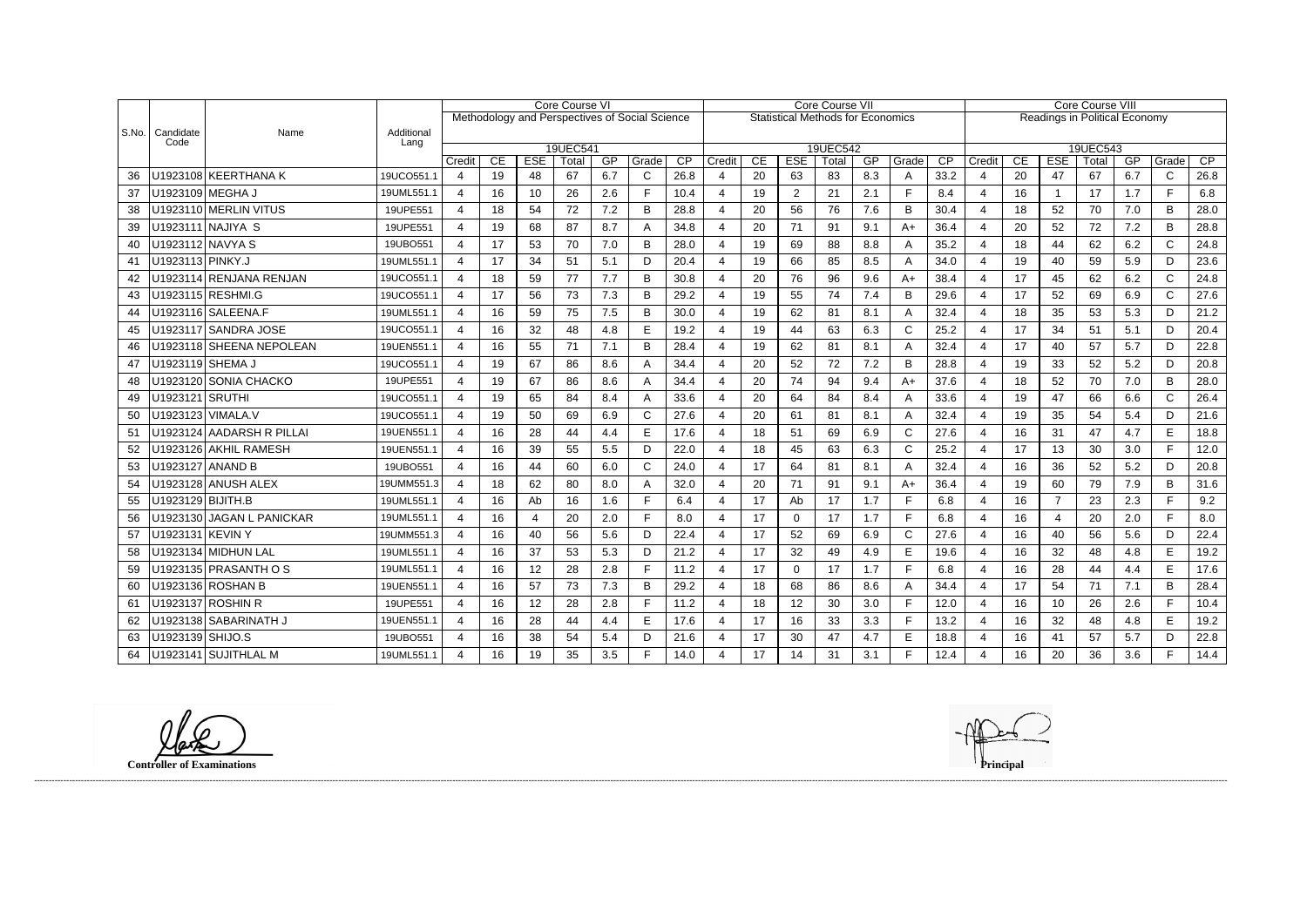|       |                   |                                 |                    |             |    | <b>Core Course IX</b> |                                        |     | Core Course X |                         |                                                            |    |                |    |     |              |      |  |
|-------|-------------------|---------------------------------|--------------------|-------------|----|-----------------------|----------------------------------------|-----|---------------|-------------------------|------------------------------------------------------------|----|----------------|----|-----|--------------|------|--|
|       |                   |                                 |                    |             |    |                       | <b>Economic Growth and Development</b> |     |               |                         | <b>International Economics</b>                             |    |                |    |     |              |      |  |
| S.No. | Candidate<br>Code | Name                            | Additional<br>Lang |             |    |                       |                                        |     |               |                         |                                                            |    |                |    |     |              |      |  |
|       |                   |                                 |                    |             | CE | <b>ESE</b>            | 19UEC544<br>Total                      | GP  | Grade         | Credit                  | 19UEC545<br>CE<br><b>ESE</b><br>GP<br>CP<br>Total<br>Grade |    |                |    |     |              |      |  |
|       |                   | U1923071 ALEENA SIMSON          | 19UEN551.1         | Credit<br>3 | 19 | 70                    | 89                                     | 8.9 | A             | $\overline{CP}$<br>26.7 | 3                                                          | 19 | 52             | 71 | 7.1 | B            | 21.3 |  |
| 2     |                   | U1923072 ANGEL MARY J           | 19UEN551.1         | 3           | 15 | 16                    | 31                                     | 3.1 | F             | 9.3                     | 3                                                          | 16 | 44             | 60 | 6.0 | $\mathsf{C}$ | 18.0 |  |
| 3     |                   | U1923073 ALFAYAD SHAJAHAN       | 19UEN551.1         | 3           | 15 | 18                    | 33                                     | 3.3 | F             | 9.9                     | 3                                                          | 16 | 32             | 48 | 4.8 | E            | 14.4 |  |
| 4     |                   | U1923074 MUHAMMED ADHIL.S       | 19UEN551.1         | 3           | 15 | 6                     | 21                                     | 2.1 | F             | 6.3                     | 3                                                          | 16 | 20             | 36 | 3.6 | E            | 10.8 |  |
| 5     |                   | U1923075 ABHIRAMI.K             | 19UCO551.1         | 3           | 18 | 35                    | 53                                     | 5.3 | D             | 15.9                    | 3                                                          | 18 | 63             | 81 | 8.1 | A            | 24.3 |  |
| 6     |                   | U1923076 ANEESHA FELIX          | 19UBO551           | 3           | 15 | 37                    | 52                                     | 5.2 | D             | 15.6                    | 3                                                          | 16 | 34             | 50 | 5.0 | D            | 15.0 |  |
| 7     |                   | U1923078 JAYALEKSHMI.S          | 19UCO551.1         | 3           | 15 | 43                    | 58                                     | 5.8 | D             | 17.4                    | 3                                                          | 16 | 48             | 64 | 6.4 | $\mathsf{C}$ | 19.2 |  |
| 8     |                   | U1923079 MAHITHA JOY            | 19UCO551.1         | 3           | 16 | 31                    | 47                                     | 4.7 | E             | 14.1                    | 3                                                          | 16 | 52             | 68 | 6.8 | $\mathsf{C}$ | 20.4 |  |
| 9     |                   | U1923080 NAFZIYA NAZEER         | 19UCO551.1         | 3           | 16 | 54                    | 70                                     | 7.0 | B             | 21.0                    | 3                                                          | 18 | 54             | 72 | 7.2 | B            | 21.6 |  |
| 10    |                   | U1923081 NEETHU NELSON          | 19UML551.1         | 3           | 16 | 18                    | 34                                     | 3.4 | F             | 10.2                    | 3                                                          | 18 | 28             | 46 | 4.6 | E            | 13.8 |  |
| 11    | U1923082 SINI.S   |                                 | 19UCO551.1         | 3           | 18 | 3                     | 21                                     | 2.1 | F             | 6.3                     | 3                                                          | 17 | 32             | 49 | 4.9 | E            | 14.7 |  |
| 12    | U1923083 AJAL.S.  |                                 | 19UML551.1         | 3           | 12 | $\overline{2}$        | 14                                     | 1.4 | F             | 4.2                     | 3                                                          | 16 | 0              | 16 | 1.6 | F            | 4.8  |  |
| 13    | U1923084 AKHIL A  |                                 | 19UCO551.1         | 3           | 15 | 5                     | 20                                     | 2.0 | F             | 6.0                     | 3                                                          | 16 | Ab             | 16 | 1.6 | F            | 4.8  |  |
| 14    |                   | U1923085 ALAN JOHNSON           | 19UEN551.1         | 3           | 15 | 15                    | 30                                     | 3.0 | F             | 9.0                     | 3                                                          | 16 | $\overline{7}$ | 23 | 2.3 | E            | 6.9  |  |
| 15    |                   | U1923086 JUSTIN STAIMES         | 19UEN551.1         | 3           | 13 | 6                     | 19                                     | 1.9 | F             | 5.7                     | 3                                                          | 16 | 15             | 31 | 3.1 | F            | 9.3  |  |
| 16    |                   | U1923087 ABHIRAMI.R             | 19UCO551.1         | 3           | 15 | 41                    | 56                                     | 5.6 | D             | 16.8                    | 3                                                          | 16 | 44             | 60 | 6.0 | C            | 18.0 |  |
| 17    |                   | U1923088 ALEENA.B               | 19UBO551           | 3           | 15 | 9                     | 24                                     | 2.4 | F             | 7.2                     | 3                                                          | 16 | 51             | 67 | 6.7 | C            | 20.1 |  |
| 18    |                   | U1923089 AMALA BONI             | 19UCO551.1         | 3           | 19 | 41                    | 60                                     | 6.0 | C             | 18.0                    | 3                                                          | 20 | 59             | 79 | 7.9 | B            | 23.7 |  |
| 19    | U1923090 AMINA T  |                                 | 19UEN551.1         | 3           | 15 | 48                    | 63                                     | 6.3 | $\mathsf{C}$  | 18.9                    | 3                                                          | 16 | 59             | 75 | 7.5 | B            | 22.5 |  |
| 20    |                   | U1923091 AMRITHA GOPAN          | 19UCO551.1         | 3           | 20 | 71                    | 91                                     | 9.1 | $A+$          | 27.3                    | 3                                                          | 20 | 74             | 94 | 9.4 | $A+$         | 28.2 |  |
| 21    |                   | U1923092 ANAKHA PRASAD          | 19UML551.1         | 3           | 12 | Ab                    | 12                                     | 1.2 | F             | 3.6                     | 3                                                          | 16 | Ab             | 16 | 1.6 | F            | 4.8  |  |
| 22    |                   | U1923093 ANANYA.G.RUDH          | 19UML551.1         | 3           | 13 | 20                    | 33                                     | 3.3 | F             | 9.9                     | 3                                                          | 16 | 40             | 56 | 5.6 | D            | 16.8 |  |
| 23    |                   | U1923094 ANEETTA MARY JOHNSON   | 19UML551.1         | 3           | 17 | 4                     | 21                                     | 2.1 | F             | 6.3                     | 3                                                          | 17 | 31             | 48 | 4.8 | E            | 14.4 |  |
| 24    |                   | U1923096 ANVY JOHN              | 19UML551.1         | 3           | 20 | 35                    | 55                                     | 5.5 | D             | 16.5                    | 3                                                          | 18 | 47             | 65 | 6.5 | $\mathsf{C}$ | 19.5 |  |
| 25    |                   | U1923097 ASHNA CHARLES          | 19UML551.1         | 3           | 18 | 42                    | 60                                     | 6.0 | C             | 18.0                    | 3                                                          | 17 | 48             | 65 | 6.5 | C            | 19.5 |  |
| 26    |                   | U1923098 ASWATHY.S              | 19UCO551.1         | 3           | 17 | 35                    | 52                                     | 5.2 | D             | 15.6                    | 3                                                          | 17 | 39             | 56 | 5.6 | D            | 16.8 |  |
| 27    |                   | U1923099 BEENAMOL.M             | 19UML551.1         | 3           | 19 | 33                    | 52                                     | 5.2 | D             | 15.6                    | 3                                                          | 17 | 44             | 61 | 6.1 | C            | 18.3 |  |
| 28    |                   | U1923100 BISHMA.B               | 19UCO551.1         | 3           | 16 | 28                    | 44                                     | 4.4 | Е             | 13.2                    | 3                                                          | 17 | 34             | 51 | 5.1 | D            | 15.3 |  |
| 29    |                   | U1923101 CAREL SIMON ROBERT     | 19UCO551.1         | 3           | 18 | 37                    | 55                                     | 5.5 | D             | 16.5                    | 3                                                          | 17 | 49             | 66 | 6.6 | $\mathsf{C}$ | 19.8 |  |
| 30    |                   | U1923102 DEEPTHI.B              | 19UBO551           | 3           | 16 | 36                    | 52                                     | 5.2 | D             | 15.6                    | 3                                                          | 17 | 55             | 72 | 7.2 | В            | 21.6 |  |
| 31    |                   | U1923103 FATHIMA SHAJAHAN       | 19UPE551           | 3           | 20 | 55                    | 75                                     | 7.5 | B             | 22.5                    | 3                                                          | 20 | 62             | 82 | 8.2 | Α            | 24.6 |  |
| 32    |                   | U1923104 HANNA FATHIMA.S        | 19UHY551.3         | 3           | 12 | 39                    | 51                                     | 5.1 | D             | 15.3                    | 3                                                          | 17 | 47             | 64 | 6.4 | C            | 19.2 |  |
| 33    |                   | U1923105 JANVY BRITTY IGNATIOUS | 19UCO551.1         | 3           | 20 | 53                    | 73                                     | 7.3 | B             | 21.9                    | 3                                                          | 20 | 56             | 76 | 7.6 | В            | 22.8 |  |
| 34    |                   | U1923106 JINCY JOY              | 19UCO551.1         | 3           | 18 | 53                    | 71                                     | 7.1 | B             | 21.3                    | 3                                                          | 18 | 52             | 70 | 7.0 | В            | 21.0 |  |
| 35    |                   | U1923107 JOSHNA JOSEPH          | 19UML551.1         | 3           | 16 | 40                    | 56                                     | 5.6 | D             | 16.8                    | 3                                                          | 16 | 46             | 62 | 6.2 | С            | 18.6 |  |

**Controller of Examinations**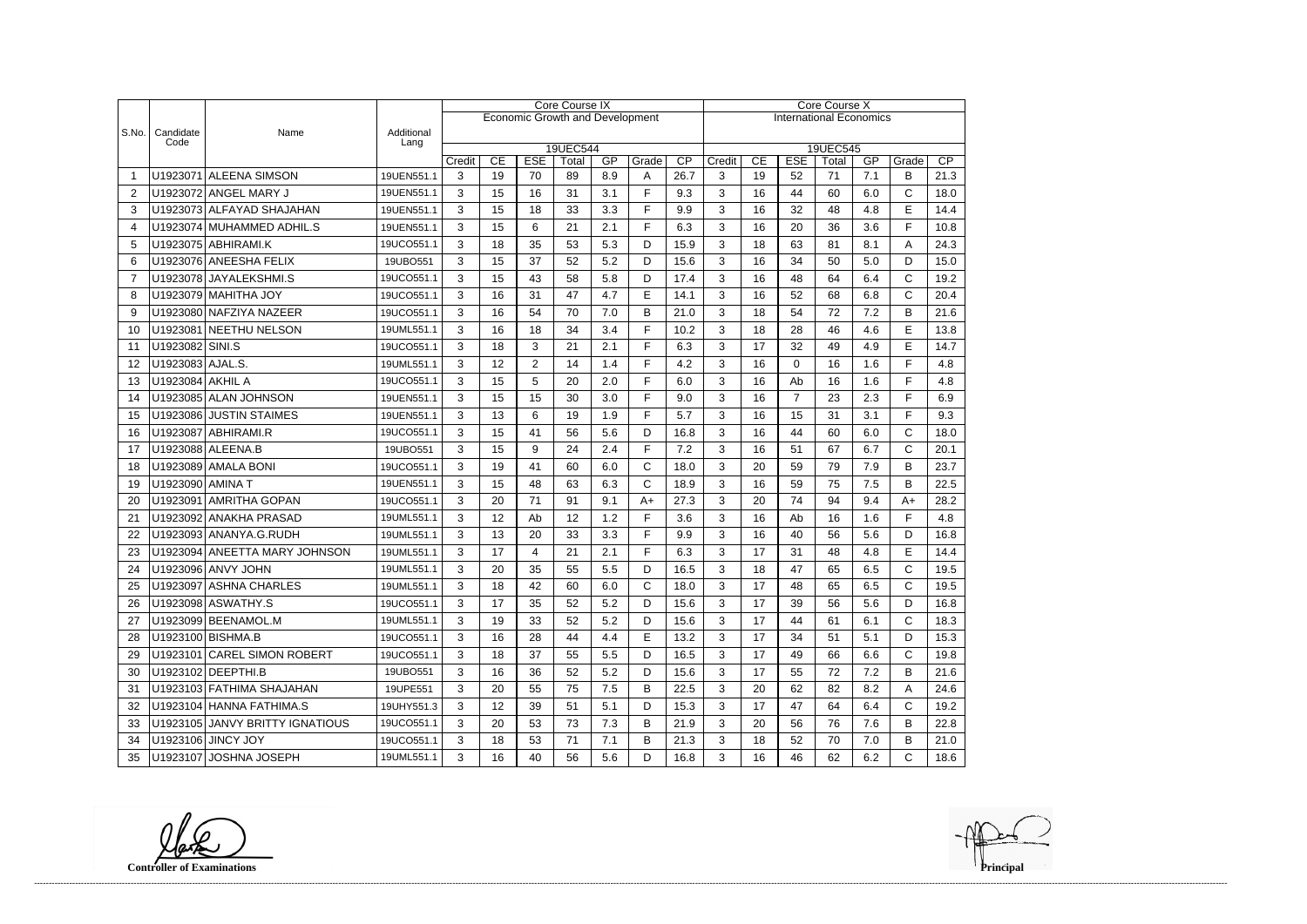|       |                   |                           |                    | Core Course IX |                                        |                  |                                |           |              |            |             | Core Course X |                  |             |           |              |            |  |  |
|-------|-------------------|---------------------------|--------------------|----------------|----------------------------------------|------------------|--------------------------------|-----------|--------------|------------|-------------|---------------|------------------|-------------|-----------|--------------|------------|--|--|
|       |                   |                           |                    |                | <b>Economic Growth and Development</b> |                  | <b>International Economics</b> |           |              |            |             |               |                  |             |           |              |            |  |  |
| S.No. | Candidate<br>Code | Name                      | Additional<br>Lang |                |                                        |                  |                                |           |              |            |             |               |                  |             |           |              |            |  |  |
|       |                   |                           |                    |                |                                        |                  | 19UEC544                       |           |              |            |             |               |                  | 19UEC545    |           |              |            |  |  |
| 36    |                   | U1923108 KEERTHANA K      | 19UCO551.1         | Credit<br>3    | $\overline{CE}$<br>19                  | <b>ESE</b><br>51 | Total<br>70                    | GP<br>7.0 | Grade<br>B   | CP<br>21.0 | Credit<br>3 | CE<br>19      | <b>ESE</b><br>51 | Total<br>70 | GP<br>7.0 | Grade<br>B   | CP<br>21.0 |  |  |
| 37    |                   | U1923109 MEGHA J          | 19UML551.1         | 3              | 12                                     | 21               | 33                             | 3.3       | F            | 9.9        | 3           | 16            | 9                | 25          | 2.5       | $\mathsf{F}$ | 7.5        |  |  |
| 38    |                   | U1923110 MERLIN VITUS     | 19UPE551           | 3              | 17                                     | 28               | 45                             | 4.5       | $\mathsf E$  | 13.5       | 3           | 18            | 61               | 79          | 7.9       | B            | 23.7       |  |  |
| 39    |                   | U1923111 NAJIYA S         | 19UPE551           | 3              | 20                                     | 50               | 70                             | 7.0       | B            | 21.0       | 3           | 19            | 59               | 78          | 7.8       | B            | 23.4       |  |  |
|       | U1923112 NAVYA S  |                           |                    |                |                                        |                  |                                |           |              |            |             |               |                  |             |           |              |            |  |  |
| 40    |                   |                           | 19UBO551           | 3              | 17                                     | 50               | 67                             | 6.7       | $\mathsf{C}$ | 20.1       | 3           | 17            | 57               | 74          | 7.4       | B            | 22.2       |  |  |
| 41    | U1923113 PINKY.J  |                           | 19UML551.1         | 3              | 18                                     | 31               | 49                             | 4.9       | $\mathsf E$  | 14.7       | 3           | 17            | 42               | 59          | 5.9       | D            | 17.7       |  |  |
| 42    |                   | U1923114 RENJANA RENJAN   | 19UCO551.1         | 3              | 16                                     | 56               | 72                             | 7.2       | B            | 21.6       | 3           | 18            | 58               | 76          | 7.6       | B            | 22.8       |  |  |
| 43    |                   | U1923115 RESHMI.G         | 19UCO551.1         | 3              | 16                                     | 41               | 57                             | 5.7       | D            | 17.1       | 3           | 17            | 62               | 79          | 7.9       | B            | 23.7       |  |  |
| 44    |                   | U1923116 SALEENA.F        | 19UML551.1         | 3              | 17                                     | 33               | 50                             | 5.0       | D            | 15.0       | 3           | 16            | 35               | 51          | 5.1       | D            | 15.3       |  |  |
| 45    |                   | U1923117 SANDRA JOSE      | 19UCO551.1         | 3              | 16                                     | 29               | 45                             | 4.5       | E            | 13.5       | 3           | 16            | 46               | 62          | 6.2       | $\mathsf{C}$ | 18.6       |  |  |
| 46    |                   | U1923118 SHEENA NEPOLEAN  | 19UEN551.1         | 3              | 16                                     | 14               | 30                             | 3.0       | F            | 9.0        | 3           | 16            | 41               | 57          | 5.7       | D            | 17.1       |  |  |
| 47    | U1923119 SHEMA J  |                           | 19UCO551.1         | 3              | 19                                     | 44               | 63                             | 6.3       | $\mathsf{C}$ | 18.9       | 3           | 19            | 60               | 79          | 7.9       | B            | 23.7       |  |  |
| 48    |                   | U1923120 SONIA CHACKO     | 19UPE551           | 3              | 17                                     | 56               | 73                             | 7.3       | B            | 21.9       | 3           | 19            | 41               | 60          | 6.0       | $\mathsf{C}$ | 18.0       |  |  |
| 49    | U1923121 SRUTHI   |                           | 19UCO551.1         | 3              | 19                                     | 56               | 75                             | 7.5       | B            | 22.5       | 3           | 19            | 63               | 82          | 8.2       | A            | 24.6       |  |  |
| 50    |                   | U1923123 VIMALA.V         | 19UCO551.1         | 3              | 18                                     | 44               | 62                             | 6.2       | $\mathsf{C}$ | 18.6       | 3           | 19            | 49               | 68          | 6.8       | $\mathsf{C}$ | 20.4       |  |  |
| 51    |                   | U1923124 AADARSH R PILLAI | 19UEN551.1         | 3              | 12                                     | $\overline{4}$   | 16                             | 1.6       | F            | 4.8        | 3           | 16            | 37               | 53          | 5.3       | D            | 15.9       |  |  |
| 52    |                   | U1923126 AKHIL RAMESH     | 19UEN551.1         | 3              | 15                                     | 18               | 33                             | 3.3       | F            | 9.9        | 3           | 16            | 28               | 44          | 4.4       | E            | 13.2       |  |  |
| 53    | U1923127 ANAND B  |                           | 19UBO551           | 3              | 12                                     | 38               | 50                             | 5.0       | D            | 15.0       | 3           | 16            | 49               | 65          | 6.5       | $\mathsf{C}$ | 19.5       |  |  |
| 54    |                   | U1923128 ANUSH ALEX       | 19UMM551.3         | 3              | 18                                     | 68               | 86                             | 8.6       | A            | 25.8       | 3           | 18            | 62               | 80          | 8.0       | A            | 24.0       |  |  |
| 55    | U1923129 BIJITH.B |                           | 19UML551.1         | 3              | 12                                     | $\mathbf 0$      | 12                             | 1.2       | F            | 3.6        | 3           | 16            | Ab               | 16          | 1.6       | F            | 4.8        |  |  |
| 56    |                   | U1923130 JAGAN L PANICKAR | 19UML551.1         | 3              | 12                                     | $\overline{4}$   | 16                             | 1.6       | F            | 4.8        | 3           | 16            | $\mathbf{1}$     | 17          | 1.7       | E            | 5.1        |  |  |
| 57    | U1923131 KEVIN Y  |                           | 19UMM551.3         | 3              | 12                                     | 34               | 46                             | 4.6       | E            | 13.8       | 3           | 16            | 41               | 57          | 5.7       | D            | 17.1       |  |  |
| 58    |                   | U1923134 MIDHUN LAL       | 19UML551.1         | 3              | 15                                     | $\overline{4}$   | 19                             | 1.9       | F            | 5.7        | 3           | 16            | 3                | 19          | 1.9       | F            | 5.7        |  |  |
| 59    |                   | U1923135 PRASANTH O S     | 19UML551.1         | 3              | 12                                     | 17               | 29                             | 2.9       | F            | 8.7        | 3           | 16            | 33               | 49          | 4.9       | E            | 14.7       |  |  |
| 60    |                   | U1923136 ROSHAN B         | 19UEN551.1         | 3              | 16                                     | 55               | 71                             | 7.1       | B            | 21.3       | 3           | 16            | 70               | 86          | 8.6       | A            | 25.8       |  |  |
| 61    |                   | U1923137 ROSHIN R         | 19UPE551           | 3              | 12                                     | 3                | 15                             | 1.5       | F            | 4.5        | 3           | 16            | 6                | 22          | 2.2       | $\mathsf{F}$ | 6.6        |  |  |
| 62    |                   | U1923138 SABARINATH J     | 19UEN551.1         | 3              | 12                                     | 30               | 42                             | 4.2       | E            | 12.6       | 3           | 16            | 40               | 56          | 5.6       | D            | 16.8       |  |  |
| 63    | U1923139 SHIJO.S  |                           | 19UBO551           | 3              | 15                                     | 28               | 43                             | 4.3       | E            | 12.9       | 3           | 16            | 40               | 56          | 5.6       | D            | 16.8       |  |  |
| 64    |                   | U1923141 SUJITHLAL M      | 19UML551.1         | 3              | 16                                     | $\overline{2}$   | 18                             | 1.8       | F            | 5.4        | 3           | 16            | 21               | 37          | 3.7       | E            | 11.1       |  |  |

**Controller of Examinations**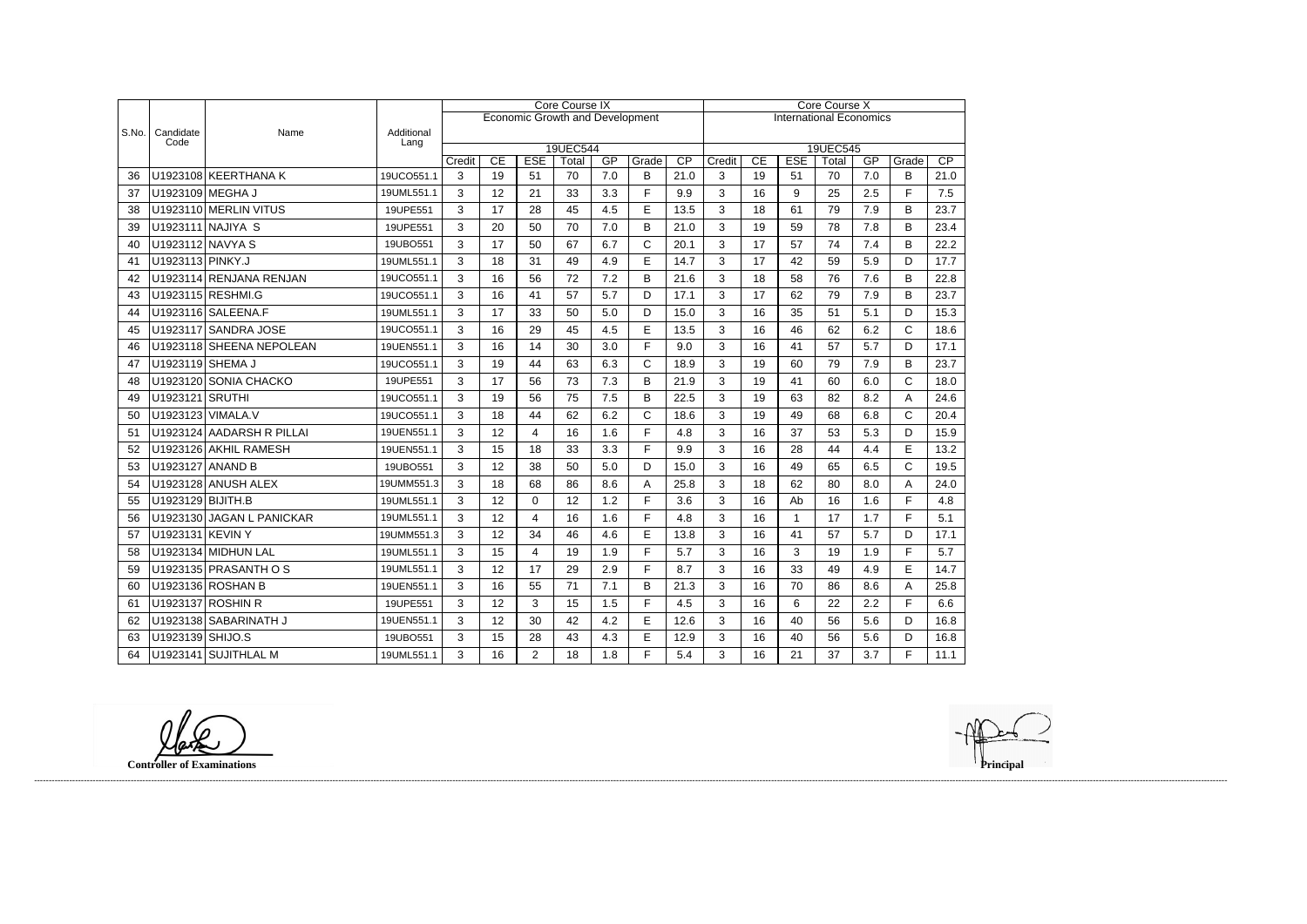|                |                   |                                 |                    | Open Course    |    |            |       |         |              |                 |                |                |              |               |
|----------------|-------------------|---------------------------------|--------------------|----------------|----|------------|-------|---------|--------------|-----------------|----------------|----------------|--------------|---------------|
|                |                   |                                 |                    |                |    |            |       |         |              |                 |                |                |              |               |
| S.No.          | Candidate<br>Code | Name                            | Additional<br>Lang |                |    |            |       |         |              |                 | Total          | <b>SCPA</b>    | Grade        | Result        |
|                |                   |                                 |                    | Credit         | CE | <b>ESE</b> | Total | GP      | Grade        | $\overline{CP}$ |                |                |              |               |
| -1             | U1923071          | <b>ALEENA SIMSON</b>            | 19UEN551.1         | $\overline{2}$ | 19 | 64         | 83    | 8.3     | Α            | 16.6            | 160.2          | 8.01           | A            | PASSED        |
| $\overline{2}$ |                   | U1923072 ANGEL MARY J           | 19UEN551.1         | $\overline{2}$ | 19 | 51         | 70    | 7.0     | B            | 14.0            | $\blacksquare$ | $\sim$         | F            | <b>FAILED</b> |
| 3              |                   | U1923073 ALFAYAD SHAJAHAN       | 19UEN551.1         | $\overline{2}$ | 18 | 70         | 88    | 8.8     | Α            | 17.6            | $\blacksquare$ | $\blacksquare$ | F            | <b>FAILED</b> |
| 4              |                   | U1923074 MUHAMMED ADHIL.S       | 19UEN551.1         | $\overline{2}$ | 18 | 50         | 68    | 6.8     | C            | 13.6            |                |                | F            | <b>FAILED</b> |
| 5              |                   | U1923075 ABHIRAMI.K             | 19UCO551.1         | 2              | 20 | 66         | 86    | 8.6     | Α            | 17.2            | 155.8          | 7.79           | B            | PASSED        |
| 6              |                   | U1923076 ANEESHA FELIX          | 19UBO551           | $\overline{2}$ | 12 | 30         | 42    | 4.2     | E            | 8.4             | 110.6          | 5.53           | D            | PASSED        |
| $\overline{7}$ |                   | U1923078 JAYALEKSHMI.S          | 19UCO551.1         | $\overline{2}$ | 20 | 35         | 55    | 5.5     | D            | 11.0            | 121.6          | 6.08           | $\mathsf{C}$ | <b>PASSED</b> |
| 8              |                   | U1923079 MAHITHA JOY            | 19UCO551.1         | $\overline{2}$ | 20 | 55         | 75    | 7.5     | В            | 15.0            | 141.1          | 7.06           | B            | <b>PASSED</b> |
| 9              |                   | U1923080 NAFZIYA NAZEER         | 19UCO551.1         | $\overline{2}$ | 20 | 50         | 70    | 7.0     | B            | 14.0            | 141.0          | 7.05           | B            | PASSED        |
| 10             | U1923081          | NEETHU NELSON                   | 19UML551.1         | $\overline{2}$ | 20 | 58         | 78    | 7.8     | B            | 15.6            | $\blacksquare$ | $\overline{a}$ | F            | <b>FAILED</b> |
| 11             | U1923082 SINI.S   |                                 | 19UCO551.1         | $\overline{2}$ | 20 | 46         | 66    | 6.6     | C            | 13.2            |                |                | F            | <b>FAILED</b> |
| 12             | U1923083 AJAL.S.  |                                 | 19UML551.1         | $\overline{2}$ | 14 | Ab         | 14    | 1.4     | F            | 2.8             | $\blacksquare$ | $\blacksquare$ | F            | <b>FAILED</b> |
| 13             | U1923084 AKHIL A  |                                 | 19UCO551.1         | $\overline{2}$ | 20 | Ab         | 20    | 2.0     | F            | 4.0             | $\blacksquare$ | ÷,             | F            | <b>FAILED</b> |
| 14             |                   | U1923085 ALAN JOHNSON           | 19UEN551.1         | $\overline{2}$ | 18 | 59         | 77    | 7.7     | B            | 15.4            |                |                | F            | <b>FAILED</b> |
| 15             |                   | U1923086 JUSTIN STAIMES         | 19UEN551.1         | 2              | 18 | 57         | 75    | 7.5     | B            | 15.0            | $\blacksquare$ | $\blacksquare$ | F            | <b>FAILED</b> |
| 16             | U1923087          | ABHIRAMI.R                      | 19UCO551.1         | $\overline{2}$ | 20 | 62         | 82    | 8.2     | Α            | 16.4            | 124.0          | 6.20           | C            | PASSED        |
| 17             |                   | U1923088 ALEENA.B               | 19UBO551           | $\overline{2}$ | 11 | $\Omega$   | 11    | 1.1     | F            | 2.2             | $\blacksquare$ |                | F            | <b>FAILED</b> |
| 18             |                   | U1923089 AMALA BONI             | 19UCO551.1         | $\overline{2}$ | 20 | 60         | 80    | 8.0     | Α            | 16.0            | 152.1          | 7.61           | B            | <b>PASSED</b> |
| 19             | U1923090 AMINA T  |                                 | 19UEN551.1         | $\overline{2}$ | 15 | 56         | 71    | 7.1     | B            | 14.2            | 127.2          | 6.36           | $\mathsf{C}$ | PASSED        |
| 20             | U1923091          | <b>AMRITHA GOPAN</b>            | 19UCO551.1         | $\overline{2}$ | 20 | 71         | 91    | 9.1     | $A+$         | 18.2            | 188.1          | 9.41           | $A+$         | PASSED        |
| 21             |                   | U1923092 ANAKHA PRASAD          | 19UML551.1         | $\overline{2}$ | 3  | Ab         | 3     | 0.3     | F            | 0.6             |                |                | F            | <b>FAILED</b> |
| 22             |                   | U1923093 ANANYA.G.RUDH          | 19UML551.1         | $\overline{2}$ | 18 | 39         | 57    | 5.7     | D            | 11.4            | $\blacksquare$ | $\blacksquare$ | F            | <b>FAILED</b> |
| 23             |                   | U1923094 ANEETTA MARY JOHNSON   | 19UML551.1         | $\overline{2}$ | 18 | 58         | 76    | 7.6     | B            | 15.2            | $\blacksquare$ |                | F            | <b>FAILED</b> |
| 24             |                   | U1923096 ANVY JOHN              | 19UML551.1         | $\overline{2}$ | 19 | 62         | 81    | 8.1     | Α            | 16.2            | 139.0          | 6.95           | C            | PASSED        |
| 25             |                   | U1923097 ASHNA CHARLES          | 19UML551.1         | 2              | 19 | 31         | 50    | $5.0\,$ | D            | 10.0            |                |                | $\mathsf F$  | FAILED        |
| 26             |                   | U1923098 ASWATHY.S              | 19UCO551.1         | $\overline{2}$ | 20 | 40         | 60    | 6.0     | $\mathsf{C}$ | 12.0            | 114.0          | 5.70           | D            | <b>PASSED</b> |
| 27             |                   | U1923099 BEENAMOL.M             | 19UML551.1         | $\overline{2}$ | 18 | 58         | 76    | 7.6     | B            | 15.2            | 116.3          | 5.82           | D            | PASSED        |
| 28             |                   | U1923100 BISHMA.B               | 19UCO551.1         | $\overline{2}$ | 20 | 60         | 80    | 8.0     | A            | 16.0            | 109.7          | 5.49           | D            | <b>PASSED</b> |
| 29             |                   | U1923101 CAREL SIMON ROBERT     | 19UCO551.1         | $\overline{2}$ | 20 | 45         | 65    | 6.5     | $\mathsf{C}$ | 13.0            | 127.3          | 6.37           | $\mathsf{C}$ | <b>PASSED</b> |
| 30             |                   | U1923102 DEEPTHI.B              | 19UBO551           | $\overline{2}$ | 13 | 61         | 74    | 7.4     | B            | 14.8            | 135.2          | 6.76           | C            | PASSED        |
| 31             |                   | U1923103 FATHIMA SHAJAHAN       | 19UPE551           | $\overline{2}$ | 14 | 70         | 84    | 8.4     | A            | 16.8            | 161.5          | 8.08           | Α            | <b>PASSED</b> |
| 32             |                   | U1923104 HANNA FATHIMA.S        | 19UHY551.3         | $\overline{2}$ | 18 | 42         | 60    | 6.0     | $\mathsf{C}$ | 12.0            | 131.3          | 6.57           | $\mathsf{C}$ | PASSED        |
| 33             |                   | U1923105 JANVY BRITTY IGNATIOUS | 19UCO551.1         | $\overline{2}$ | 20 | 71         | 91    | 9.1     | A+           | 18.2            | 152.5          | 7.63           | B            | PASSED        |
| 34             |                   | U1923106 JINCY JOY              | 19UCO551.1         | $\overline{2}$ | 20 | 62         | 82    | 8.2     | A            | 16.4            | 155.9          | 7.80           | B            | <b>PASSED</b> |
| 35             |                   | U1923107 JOSHNA JOSEPH          | 19UML551.1         | $\overline{2}$ | 16 | 56         | 72    | 7.2     | B            | 14.4            | $\blacksquare$ | $\blacksquare$ | F.           | FAILED        |

**Controller of Examinations**